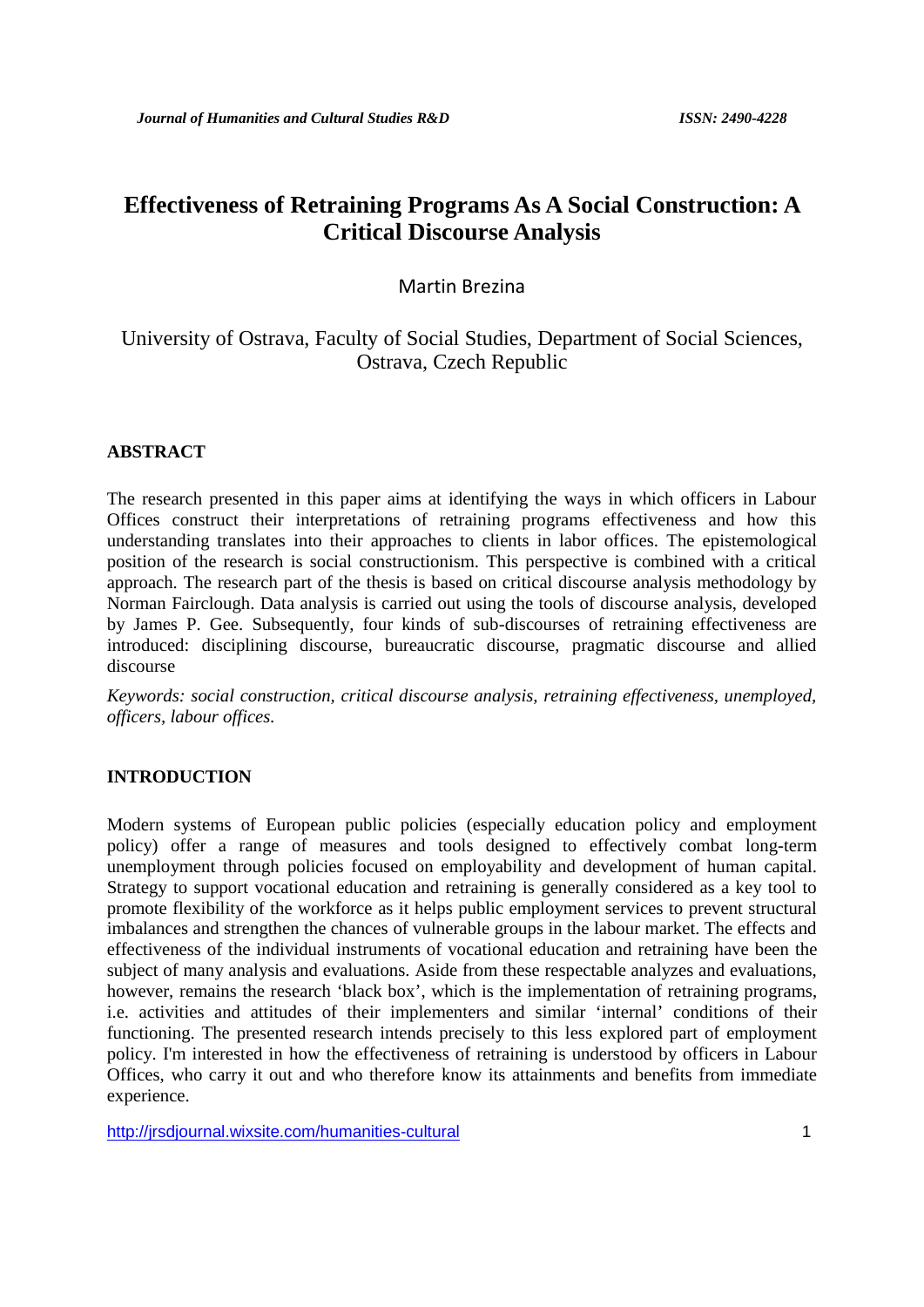### **1. METHODOLOGY AND METHODS OF THE RESEARCH**

#### **1.1 Research strategy and methods of data analysis**

The theoretical foundation of the research is a social constructionist theory as for as its epistemological position is concerned. Qualitative research strategy was thus chosen as a relevant research instrument for this study. A critical discourse analysis was then chosen as a tool for data analysis. I share the key social constructionist assumptions, i.e. supposition that knowledge is socially constructed and about the key role of communication in social processes (Berger, Luckmann 1991, Boghossian 2001). At the same time, I take a reserved position to the "strong" version of social constructionism, which disregards social conditionality of interaction and communication. In my opinion, this is closer to Bourdieu's concept of constructionism which assumes that human behavior is significantly shaped by the man's place in the social structure (Bourdieu 1989). For it is obvious that the various actors in the construction of the social world participate in different degrees and with unequal power (Keller 2013).

Foucault's concept of discourse represents important influence for my research and especially the concept of discourse within the context of critical discourse analysis. Gee (2008, 2011), whose version of critical discourse analysis was the primary tool of my text analysis, identifies two types of discourse:

(1) He writes about the so-called Big "D" Discourse, which is broadly comparable to Foucauldian discourse. It contains a set of rules that regulate possible representations of knowledge about a certain object or matter. In my case, it was, therefore, a discourse worker office work relating to the issue of efficiency of retraining.

(2) Gee assumes that it is possible to identify also partial discourses (with small "d"), which are discrete parts of Discourse, and that are related to actual expressions and their groups. These discourses have different sub-functions; they may overlap each other and have a dynamic variable nature.

#### **1.2 The research setting and methods of gathering data**

The research was conducted in 2014 and 2015 in the regional branch of the Czech Labour Office in Ostrava and its sub-regional offices in Ostrava, Frydek-Mistek, Karvina, Havirov, Opava and Novy Jicin. For the selection of participants, a purposive sampling technique was used. I led semi-structured interviews with 18 communication partners, which aimed to uncover the participants' views on the subject area based on their experience with it. Interview with officials was structured around the topics, which correspond to internal "factors" the effectiveness of active employment policy measures defined by Sirovatka (2003) that also apply to the effectiveness of retraining: (1) a sufficient range of active measures; 2) the appropriate structure of active measures; (3) suitable targeting of active measures; (4) sufficient quality of active measures. Ancillary methods used were observation and study of documents.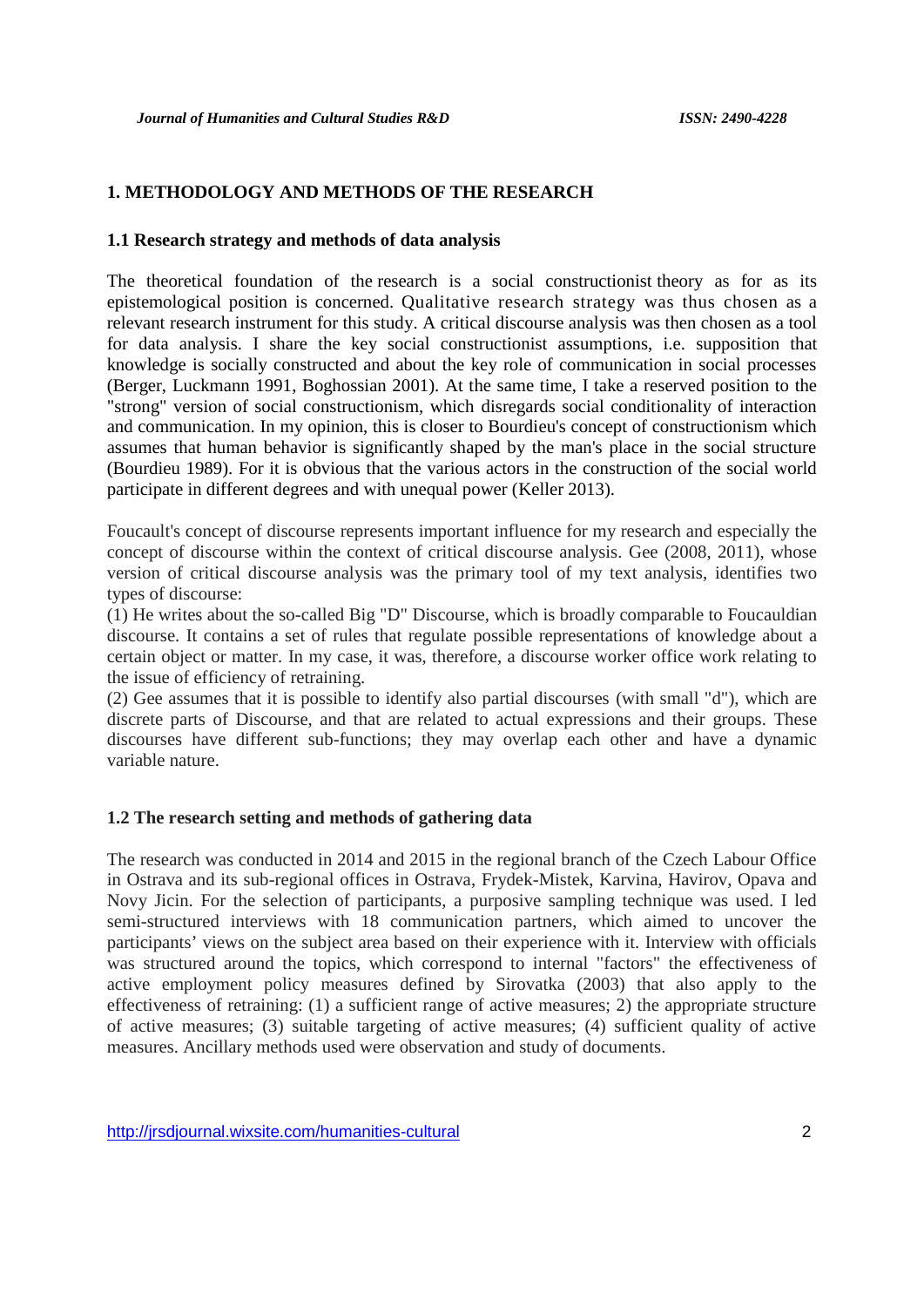### **2. FOUR DISCOURSES OF RETRAINING EFFECTIVENESS**

Labor office officers that were informants of research interviews constructed the effectiveness of retraining in different ways. These constructions differ mainly in what limits the attainments and benefits of retraining. This chapter is devoted to the analysis of these differences, through the identification of discourses which relate to the effectiveness of retraining.

#### **2.1 Bureaucratic discourse**

Participants of the research had some tendency to blur or even explicitly deny that they themselves, from their own intention, offer selected clients of Labour Office to participate in retraining. They also had trouble to specify what criteria they use when making this decision and recommendation. The following communication partner is trying to bypass this sensitive spot by describing the evaluation of the suitability of the applicants as a pure expert and administrative process:

(Q: When you, on your own, offer the retraining to someone. How do you, on what basis, do you determine: I should offer it to him or her?). *"Well, of course. We offer them this on the basis of a personal analysis or their interest and eventually they are sent to the department of retraining. "*(Q: A personal analysis, it's quite a wide topic...) *"Well, then, do not push me to talk about a professional diagnosis. Obviously, it has to be. And we have a psychologist there, who will do it. Or, simply, these people often come alone. "(Z12)*

The formulation "are sent" signals a desire of the official to separate or depersonalize an act of sending those interested in retraining from the fact that someone had to make some consideration and the decision about it and follow in this consideration certain criteria which are in question. Communication partner is also trying somewhat to prevent having to worry about the details of "professional diagnostics", which should already be part of the offering the retraining to the client, not the stage where decisions about the suitability of the candidate psychologist Labour Office. This tendency can be characterized as bureaucratic buck-passing and tendency to dodge from the substance of the problem. Herzfeld (1992) wrote in this context that the bureaucracy creates the system of indifference and irresponsibility because it allows transfer decision-making to a higher intention or impersonal rule.

Next communication partner describes the rationale, which was repeated by several other participants: why to give a course to someone who has already completed the training and should have adequate current information. On the one hand, she says that every recommendation was "judged" individually, on the other hand, she notes that people who had completed a high school diploma after about 2000 was not been included. But this is clearly inconsistent with the principle of individual assessment of individual cases because not every one of these graduates actually had to be equipped with the necessary knowledge and skills. Relatively complex problem of how to assess whether someone is better employable thanks to the specific course or without it is narrowed to verifying the year of the candidates' graduation. Similarly, another justification is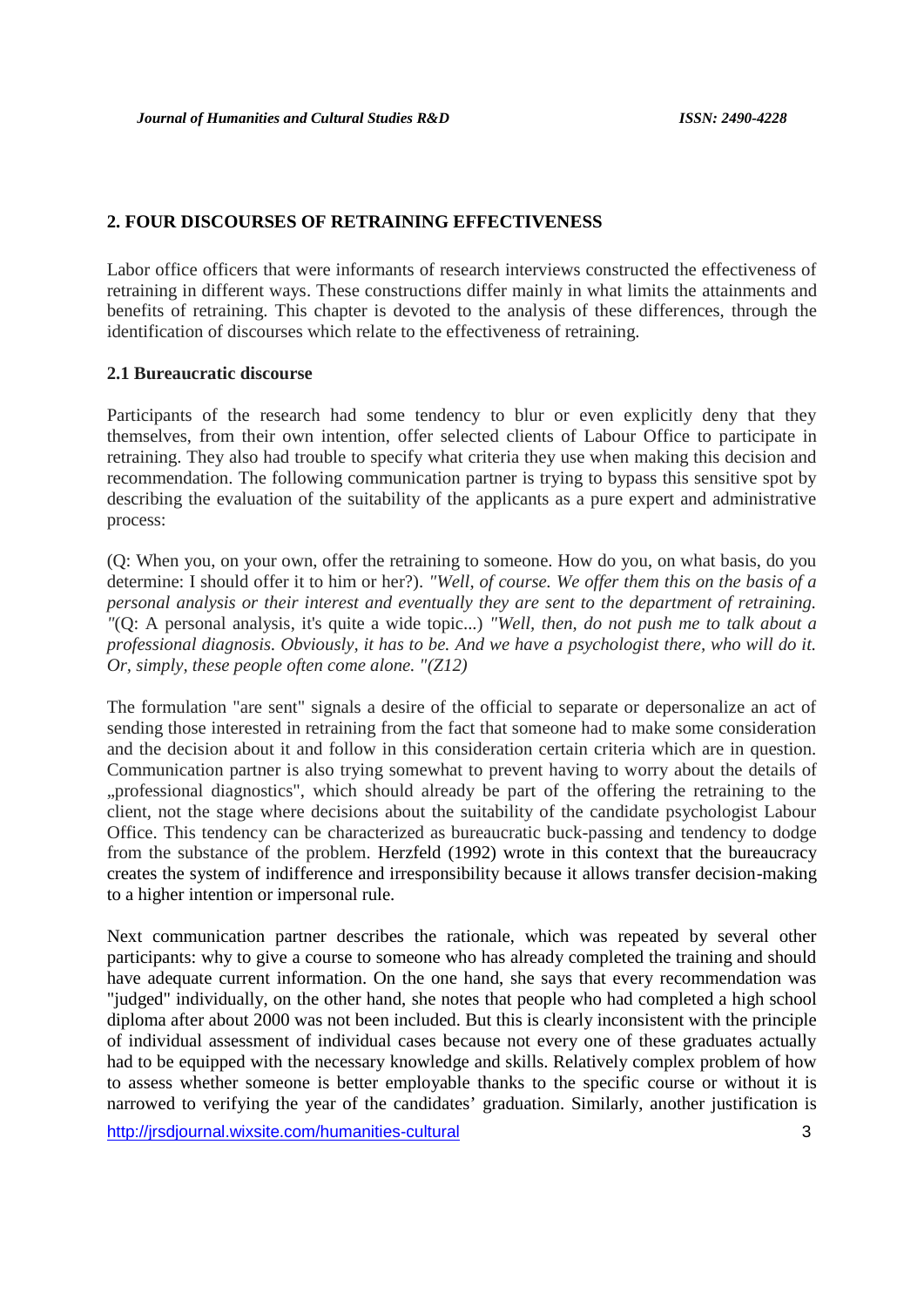too generalized. By far not every worker in social services works in shifts and again the generalized, categorizing aspect is favored over the substantive assessment of the individual situation is applied in the latter example:

*"Selection of people to the course also depends on whether the applicants are employable in their profession even without the retraining."(*T: It means that if they are employable without that course, they would not get the course.) "*It would not be justified. There should be the good reason. For example, there was a course named Company Economist, Economist of a small company. When people, who graduated after a year, lets' say, 2000, applied for it, they weren't chosen. They should be equipped with up to date information during their previous education. They do not need more, more retraining. It should rather be given to people who did accounting or studied business school in the 80s or so. Or it may be necessary for women after maternity leave. So, I would say that every recommendation is considered individually. Whether the person is physically fit to perform that profession, for example. Or some professions demand work in shifts; workers in social services are among them. When the person has limitation due to the care and he or she cannot work in shifts, then we shouldn't recommend the course of a worker in social services. They cannot effectively work in a continuous operation. "(P2)*

In another passage, the repetition of the word "milestone" is apparent at first sight. This striking phenomenon could be explained by the nature of spoken language when the speaker in the flow of speech has limited possibility to refine his discourse and similar repeat unit may sometimes occur. However, communication partner relates the individual references of "milestones" to the content of the laws and institutes, which to him seemed to represent the axis of what was going with retraining throughout the time and how that field was transformed. Initial question conceived the nature of the changes far more complex. I was interested in information on how the organization of retraining transformed its conditions and availability of retraining for job seekers. As a further sign of bureaucratic discourse, I can, therefore, identify adherence to the administrative aspect of processes and ritualism. Merton (2000) wrote in his analysis of bureaucracy dysfunction about this confusion of means with objectives, which is typical for the bureaucracy.

http://jrsdjournal.wixsite.com/humanities-cultural 4 (Q: Conditions under which the retraining courses were organized have been changing, including which types of retraining have been available. Is there some chance to trace how these tools and their conditions have changed and how it changed their availability for clients?) *"Well, more or less, in my opinion, the biggest turning point was in 2004, but it was in the context of the new Employment Act. And I would say that since then nothing has significantly changed ... Well; of course, there were significant milestones. One important milestone was in 2006, when came into force a law on Recognition of Further Education, which created the so-called professional retraining, previously it was a partial qualification. When was somehow standardized the content of retraining and content of the tests? So it was such a milestone, when actually retraining would - , or in fact, just part of the retraining, the greater part, became the constituent of the standard national qualifications. And there was also a milestone in terms of how to get the retraining and that was the so-called chosen retraining, which appeared two years ago. But that doesn't change the actual substance of retraining, just the nature of how the client can get it.* "(Q: Okay. But you are talking basically about those institutions. I am also interested in what has changed it terms of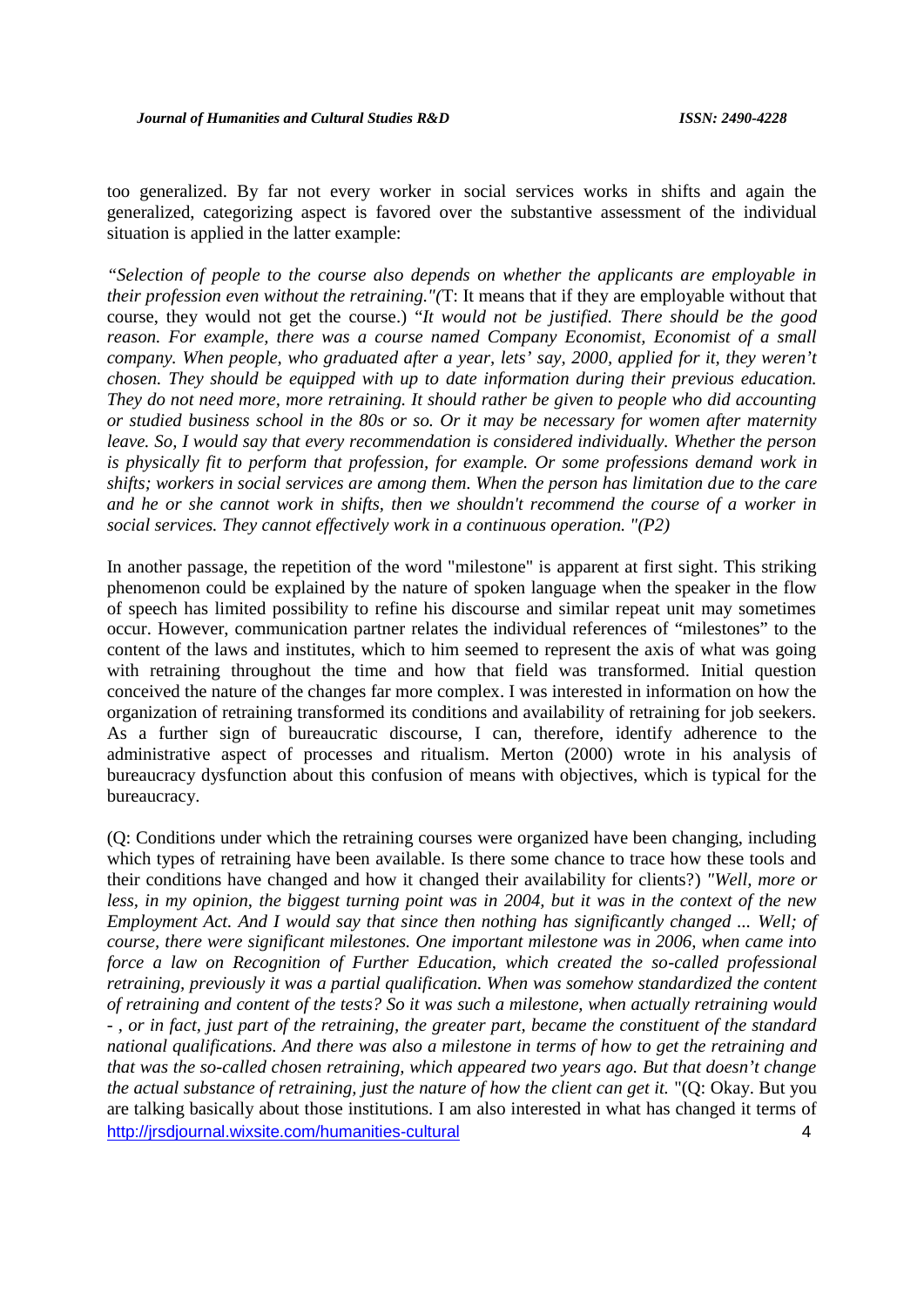their availability for clients.)" *So, I would say that from this point of view, there was only one such a milestone, since 2004, and that was the mentioned institute of chosen retraining. Until then, more or less, all the matter was arranged by Labour Office."(P1)*

The interviews also focused on the question of how the communication partners perceive the effectiveness of retraining as a tool, the effectiveness of their implementation, and according to what it could be determined. Or whether the Labour Office is actually able to process the corresponding data for the opportunity to evaluate the effectiveness of retraining and generally active employment policy. Respondents generally defended the way the data were currently being processed without trying to openly problematize this model; therefore they tended to rely on a formal approach.

The discourse, which connects with the above-characterized characters (alibism, generalization, ritualism, formal approach) can be justifiably labeled as bureaucratic because it shares these characteristics with features that are connected with a bureaucratic model of organization (Keller 1997, Iedema, 2003). The essential view expressed by the bureaucratic discourse to the effectiveness of retraining can be briefly described as follows: the effectiveness of retraining can be achieved by compliance with the standards and procedural rules. In addition to the trust and loyalty to the institutions and rules, the way in which bureaucratic discourse understands the meaning and the effects of human activities also exhibits a tendency to tokenism and dodging from the core of the problem. Finally, we can also speak about the signs of the need to cling to authority, in this case to the authority of the state or to the senior authorities.

#### **2.2 Pragmatic discourse**

In the following excerpt, the communication partner from the counseling department speaks about herself as a responsible worker. She doesn't confine their duties only to tasks that formally make up her work but she conceives herself as an active co-creator of its content. She is doing something 'extra' because she believes it helps fulfill the purpose of her work - securing employment to her clients. Effectiveness in the field that she is responsible for, is related not only to clients but also to the employers.

*"Let's say, the employer would come and ask if I can design some training for his company. It's not really part of my duties, of course, but I know that he will be able to create a new job, so I will do it for him. Basically, it is something extra, but I think that it is something I should do. Or these chosen retraining. I'm trying to help those people with searching for the suitable course, although it is actually just their thing. And for me, it has the effect that the person goes to work, a new job was created." (P8)*

One of the contact centers had in the past certain practice in which officers organized meeting for graduates after completion of retraining course. That event offered vacancies and contacts with potential employers. It was a minor activity of workers beyond their normal duties that helped jobseekers in their return to the labor market. At present they are not able to provide such activities because of insufficient personnel capacities: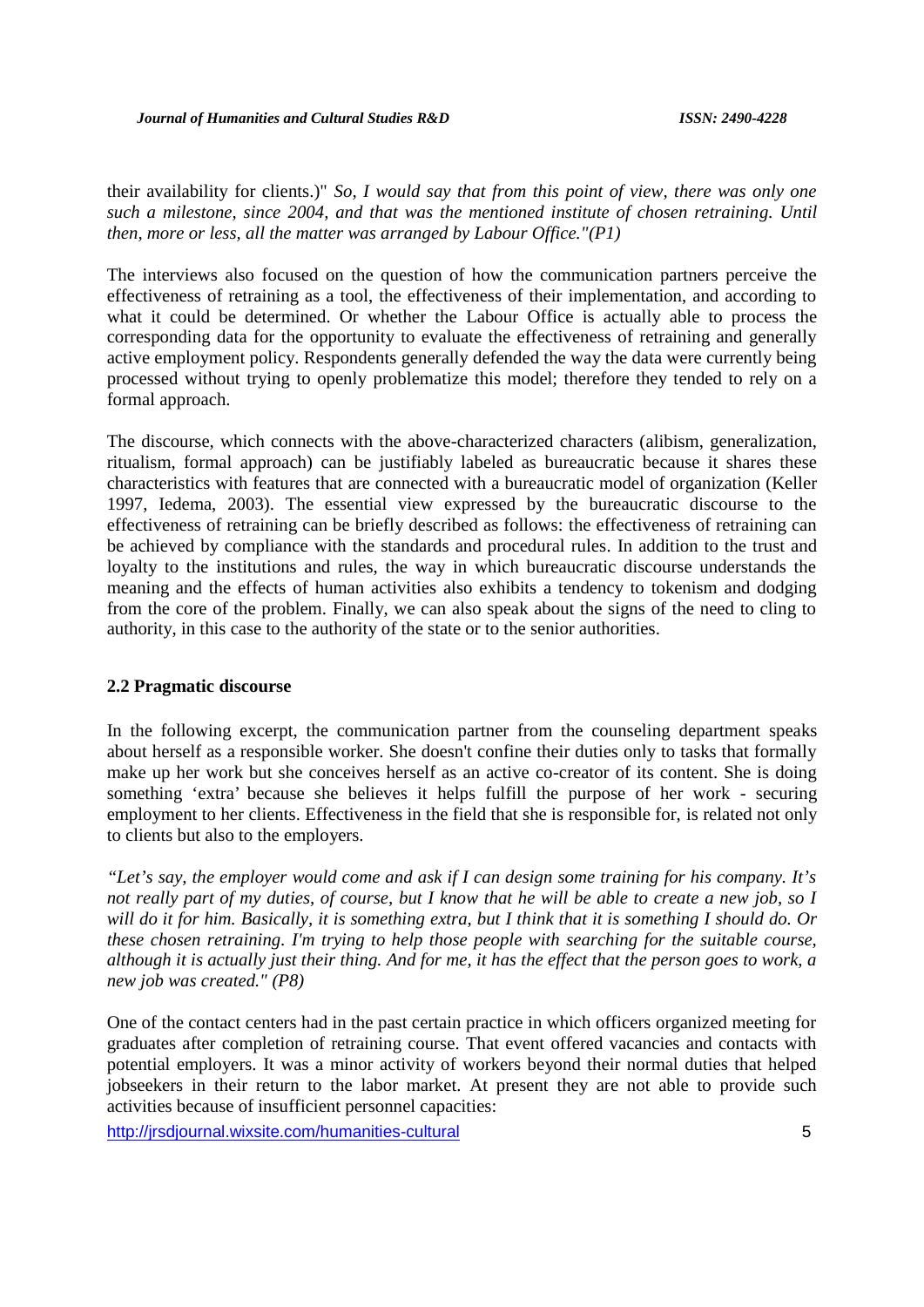*"There were more of us in the past. Just after retraining we invited people, en masse. We always had a group of invited people here, they had the vacancies prepared. Then they had presentations during group work. All this cannot be done today, it has been degraded. The new system just dissolved a lot of staff, so that's why we are not able to organize such activities anymore." (P15)*

The following excerpt presents an account of communication partner about selecting suitable participants to the retraining course. Decisions that she has to take, reveals a relatively high degree of autonomy of workers at counseling department, but also the influence of their values and "economic" judgments:

*"There were times when we were under the regional district. Then I had to choose. From those that were sent to me. For example, I had 12 people sent from the girls, and I had four positions. So I kept an eye on their professional experience, what school they had, maybe if they are able to work in shifts. Because I will not give a course to a woman who has small children and can work just in the morning. I won't give her a course of social service worker when it needs shifts, Saturdays, Sundays. I think it's inappropriate and it is also not economical, to give that such a woman. But when it comes to those computers I had the practice that I used to search for people that didn't have such a course. Because some people had already IT courses, so just to make it at least a little bit fair. I looked into that database and I made my kind of ranking. Well, in most cases it was ... when they came, I did not need to select, because half the people just dropped out. They had this or that, one person had to have an operation, another should go with the child somewhere or had already job promised. Eventually, in most cases, it came off that from these twelve people who were sitting there I did not have to deny anybody."(P3)*

Communication partner perceives deciding on placement of job seekers into the course as her own thing (*"I won't give her…"*), and combines this decision with regard to economic aspect (use of scarce resources) and effectiveness (to adequately fulfill the purpose of retraining, because the woman in her opinion will not be able to join the job). This reflection on the effectiveness (the concepts of "economy" and "effectiveness") in her speech is extended with aspect of justice: some clients already have had courses, others have not. Therefore, she created a ranking of job seekers' suitability as a specific tool on its own initiative.

There is an interesting method presented in the following excerpt that the communication partner developed in order to prevent erroneous actions of the client. He sends the client to examine possible workplace and find out whether possible employers would be interested. Formulations such as *"we want these people somehow like stir into something"* or *"this is important"* can be interpreted in such a way that it is not an attempt to shift the responsibility and time burden on the client, but as an effort to activate and motivate them into finding their own career path.

http://jrsdjournal.wixsite.com/humanities-cultural 6 *"But when a woman come here and says that she wanted the course of a social service worker, but she had never been to such an organization, she was unaware of what was going there, not knowing where she should look for a job. So I tell her: 'Walk around the facility, see what is going there, look, ask if they would be interested in you.' That is all I want from them. Then she comes back and says, I've been in a nursing home, there's this and that, there is no real prospect,*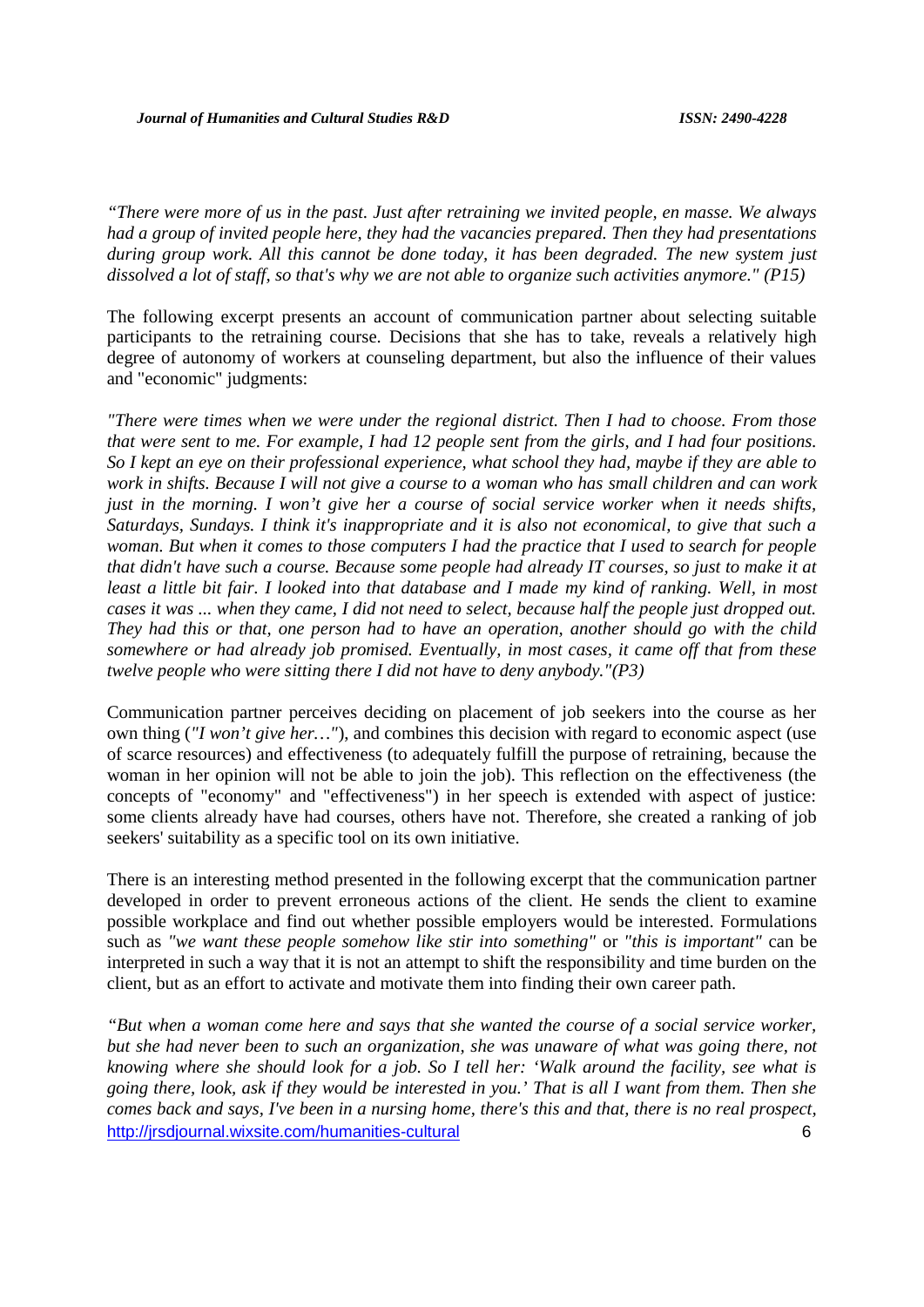*but then I was in a shelter, they told me that I might start as a volunteer. Great. So we want these people somehow like stir into something. They should not only seek re-qualification on the boards, but they are supposed to know what is meaning of the retraining and, which is the most important, what they really can do. This is important."(Z7)*

In this case, a 'pragmatic' discourse was identified that accentuates practicality, economy, and autonomy. But there is also the certain dimension of personal responsibility for the work and genuine effort to help clients. The position of 'pragmatist', which indicates explored discourse, expresses a specific approach to the role of "street-level bureaucrat" (see Lipsky, 1980, Musil, 2004), a social worker at branches of public and government. The perils and shortcomings of the administrative system are not, in fact, barriers only to clients, but also to the officers themselves. If they want to carry out their work at a level that is expected from them by an administrative system itself and from the various categories of clients (including employers), they have to, in many cases, create a variety of methods and strategies that are not presumed by standards and procedural rules. In a way, they help to "save" poorly thought-out and set-up system.

#### **2.3 Disciplining Discourse**

The following utterance is an example of the blending of disciplining discourse with pragmatic discourse. Communication partner explains who should be given retraining. She disagrees with the opinion that unemployed should be forced into retraining. She is also she is against the practice when a client enters retraining just in order to gain support during the course (usually higher than the standard unemployment benefits or poverty benefits). The pragmatic level of discourse indicates a belief in the formulation of the communication partner that is not appropriate to compel client into the course.

"*I stick to this principle, always the same, that retraining should be given to the person who really needs it, who wants it. On the basis that they alone (with emphasis) should feel the need to be further educated or change their qualification. So we do not, or I do not, I would never want to force these candidates into retraining, it basically does not work. And I would not want to do give retraining to the candidate that uses it as a source of financial benefits which are associated with it. Everyone is entitled to support during the course. They obviously know this and so sometimes they even calculate and choose longer courses. Of course, we try somehow to avoid this behavior; it is not always easy to prevent it. "(P8)*

From the linguistic resources is striking correction of wording from *"we do not…",* representing a collective group, through *"I do not want"*, when spokesman relates opinion to herself, to toughening *"I would never want."* A distance from calculating clients who enter the courses due to financial benefits indicates the use of the pronoun "they" in conjunction with

"obviously", that evokes that the behavior of these clients is normal and predictable. It is, of course, necessary to take into account that officers at labor offices can have such an experience with "calculating" jobseekers, the problem starts when sticking to this approach becomes the general rule.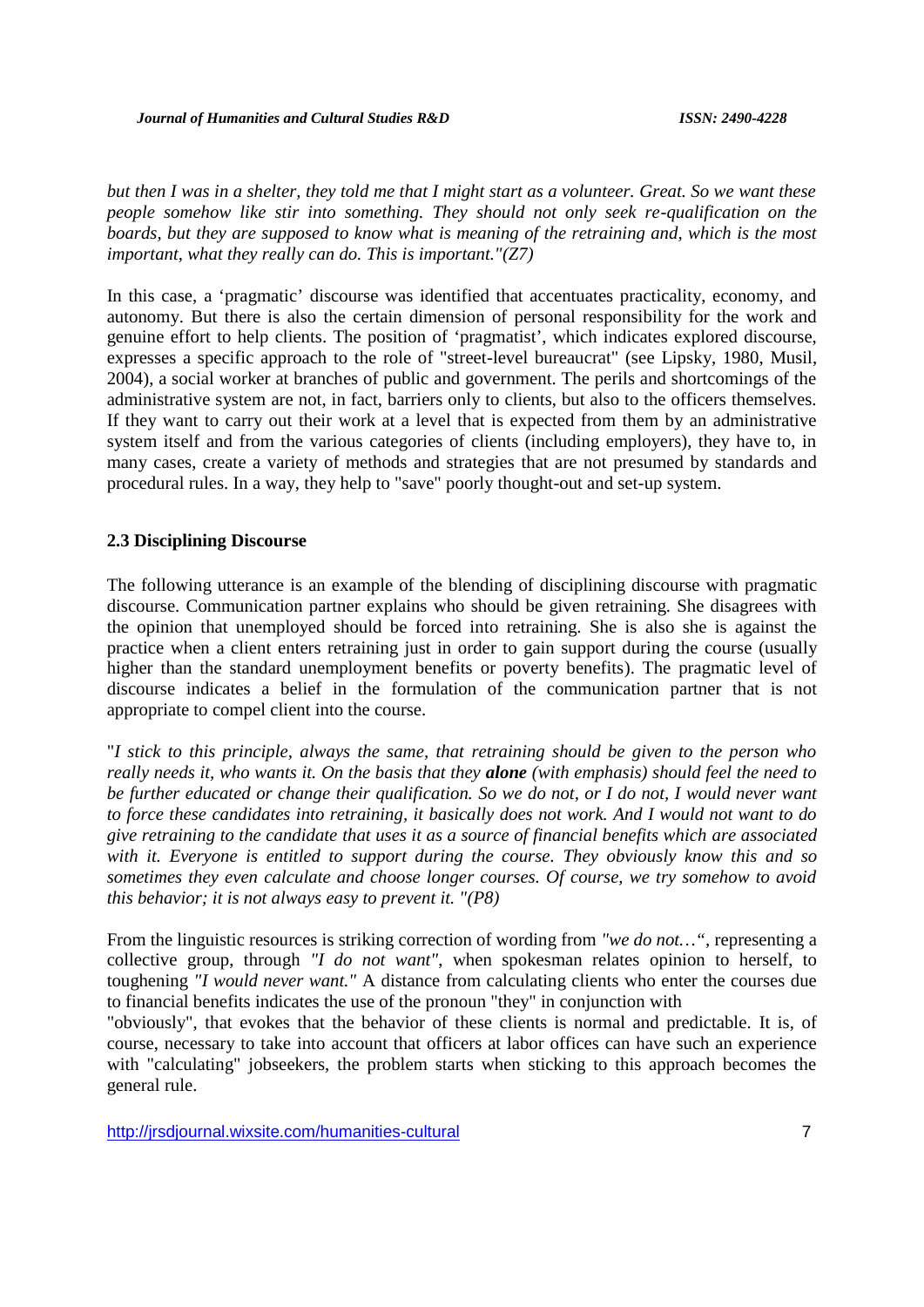In another passage, it is evident that the communication partner has no doubts about the retraining course, which, judging by her own testimony was not well prepared. She does not admit that the source of difficulties could be on the side of the Labour Office or a procedure. She shifts the core of the problem solely on the side of the job seekers who ignored such a course:

*"Recently I've been doing the course named carpenter for the manufacture of windows and doors. This is something non-scheduled. I do not know where the money came from, all of a sudden. So I do not know where it came from, I've received it by mail from Karvina. I have four positions and I have certain criteria for who I can invite as no one did ask for such a position. So I found a database of several people into the forties. I know that they need a basic education as they have difficulties to find a job. So I sent the SMS to about fifty people. No one has come to me (with great emphasis). Not one person."* (Q: And how do you explain it?) "*I do not understand. I just can't understand these things. When I told that to my husband, he couldn't believe it. That something is given for free, and nobody wants that. And there is still on the television that nothing is done for those people. I suspect that such those, mainly men with basic education, that they have simply no interest. I do it for twenty years, yeah; I've been here for twenty-three years. And this is a nightmare for me to fill courses for men with basic education. This is unreal. And some of them are such… they are scared. They agree with you because they are afraid of the officer. Even if I tell him that I can't exclude him from registration. But they are afraid and enter the course. After that, they seek excuses or take sick leave. Money wasted and the position is already impossible to redeploy. "(P3*)

The discourse that this participant uses, doesn't take into account the extent to which this course was prepared with respect to the needs and possibilities of the target group and the needs of the local labor market. The communication partner doesn't perceive as problematic that it was incorporated into the program of retraining suddenly and funded from sources that are not known to officers (one can consider, for example, whether it wasn't not the only source of revenue for the selected educational institution).

A group of utterances in this section can be interpreted as representatives of disciplining discourse. The concept of this discourse is based on the theory of Foucault (1998, 1999). According to him, the society has developed with the use of legitimating discourses wide range of numerous and diverse techniques to ensure control over people and population (Foucault 1999). The disciplining discourse as a reflection of the need can be, according to my findings, identified in the formulations of communication partners from the local Labour Office. The relationship of this discourse to the effectiveness of retraining can be simply formulated by the following sentence: effective implementation of the programs can be ensured through control of clients and the application of sanctions against their uncooperative behavior. An interesting aspect of the disciplining discourse is that although it respects authority (especially state authority) applying control and repression it may be critical towards authority if these control and instruments are applied unsatisfactorily or inappropriate.

#### **2.4 Allied Discourse**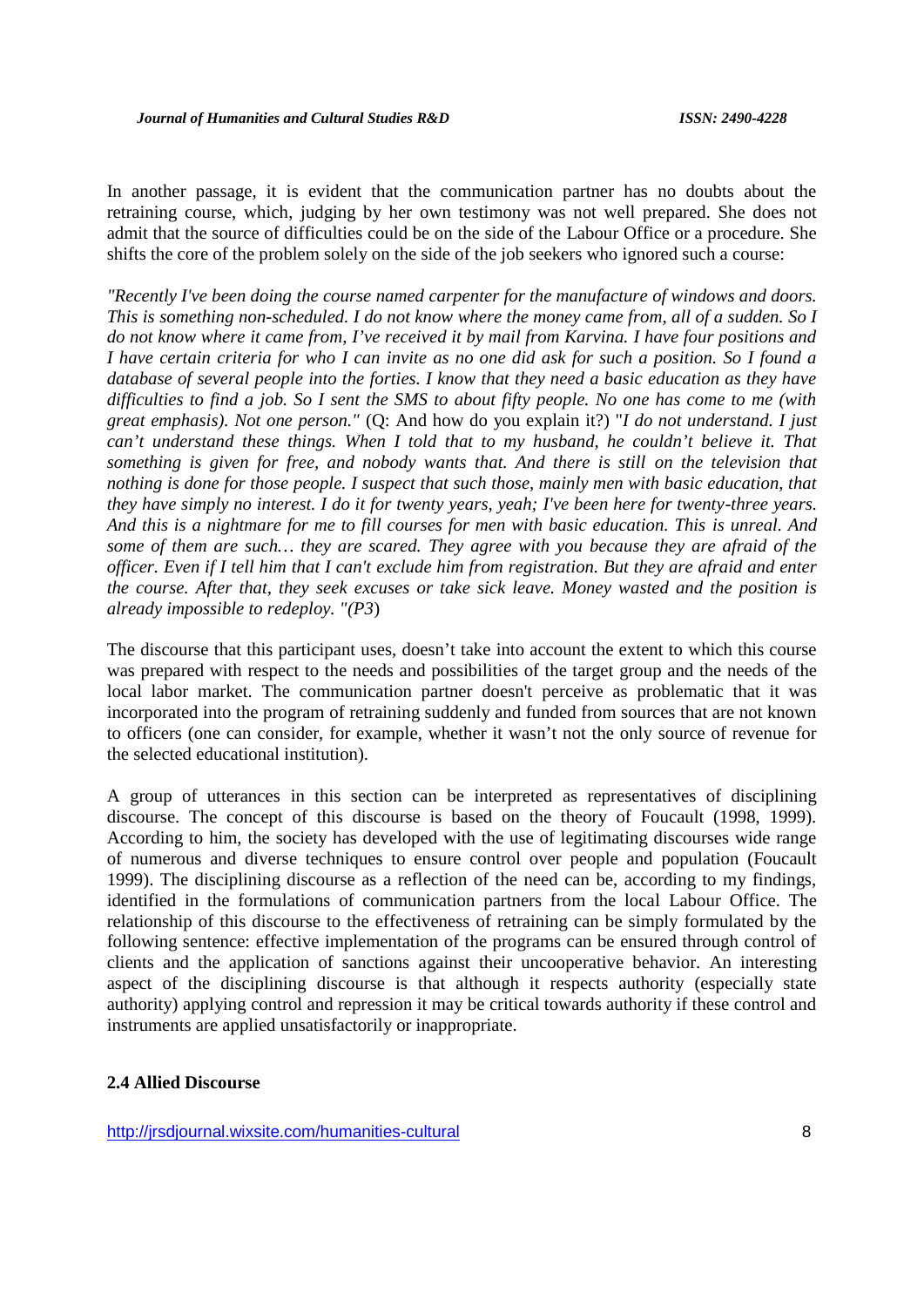People without a job, with which the officers of Labour Office work, have varied human and professional "profile". Among them are highly skilled people and also completely unskilled persons, men, and women who have worked for decades, and people repeatedly unemployed, healthy and disabled persons, people of diverse ethnicity, etc. In fact, the situation of Labour Office officers somewhat differs in that aspect from most state-employed social workers and social administration worker, who usually work with more homogeneous groups of clients.

*"As there are no suitable jobs offered, there is nothing to talk about. Projects in which millions are spent annually, the effect is absolutely zero. We have these people here every day at the desk. They are sitting here and they are disgusted. And we still have to look nice and tell them that maybe it will be good and that perhaps, simply, they will manage it. But we do not believe it. And we cannot tell them: yeah, that's a mess, it's terrible. This is just a reality that nobody wants to hear. Now the mother sits down and asks: 'for God's sake, where should I go and what can I do? I am actually not entitled to anything. This is horrible, nobody wants me.' And it would be good if you would tell somebody, what is happening here. Ask why, why the creation of new jobs is not supported. Why there cannot be a subsidy from the European Union? Because of those projects, even if there are millions of them, they are useless."(Z9)*

Communication partner expresses skepticism about retraining programs because she meets their graduates in her office when they fail to get any job. She finds a solution in job support, not in changes in setting up or implementing the retraining programs. Emotional passion, which is connected with such situations for the speaker, is expressed very clearly and impressively: the use of direct speech, the phrases "that's mess, it's terrible," "for God's sake, where should I go," or the contrast between disgusted and frightened clients and professional optimistic approach of officers.

Communication partner in the passage below describes the reasons why men refuse retraining, which does not provide immediate income to support their family. In some cases, this is also about people who associate negative emotions with education rather than the perspective of personal or work growth.

*"Because many times the guy comes in and says: 'But I do want no retraining. What should we discuss here? Please, I want a job. I do not care about anything else. I have two little kids at home and I want to work.' Because one can understand, when this guy comes home, he has two little kids and maybe his wife is on maternity leave. So he is really not interested in anything else. Because he needs to feed the kids, pay the flat, and now there is some learning that, you know, he is not educated a man, and he will not give a damn on these things."(Z11)*

Participant reproduces the arguments of a man-hypothetical job seeker in the form of direct speech, which could induce that she understood his position and broadly agrees with its legitimacy. This alliance tuning of speech shows formulation "*because one can understand*," that is followed by the description of a hypothetical family situation of the client.

http://jrsdjournal.wixsite.com/humanities-cultural 9 From the following passages is the evident opinion of the communication partner - job seekers are rejected by employers and this is the reason why they fail to find a job after retraining.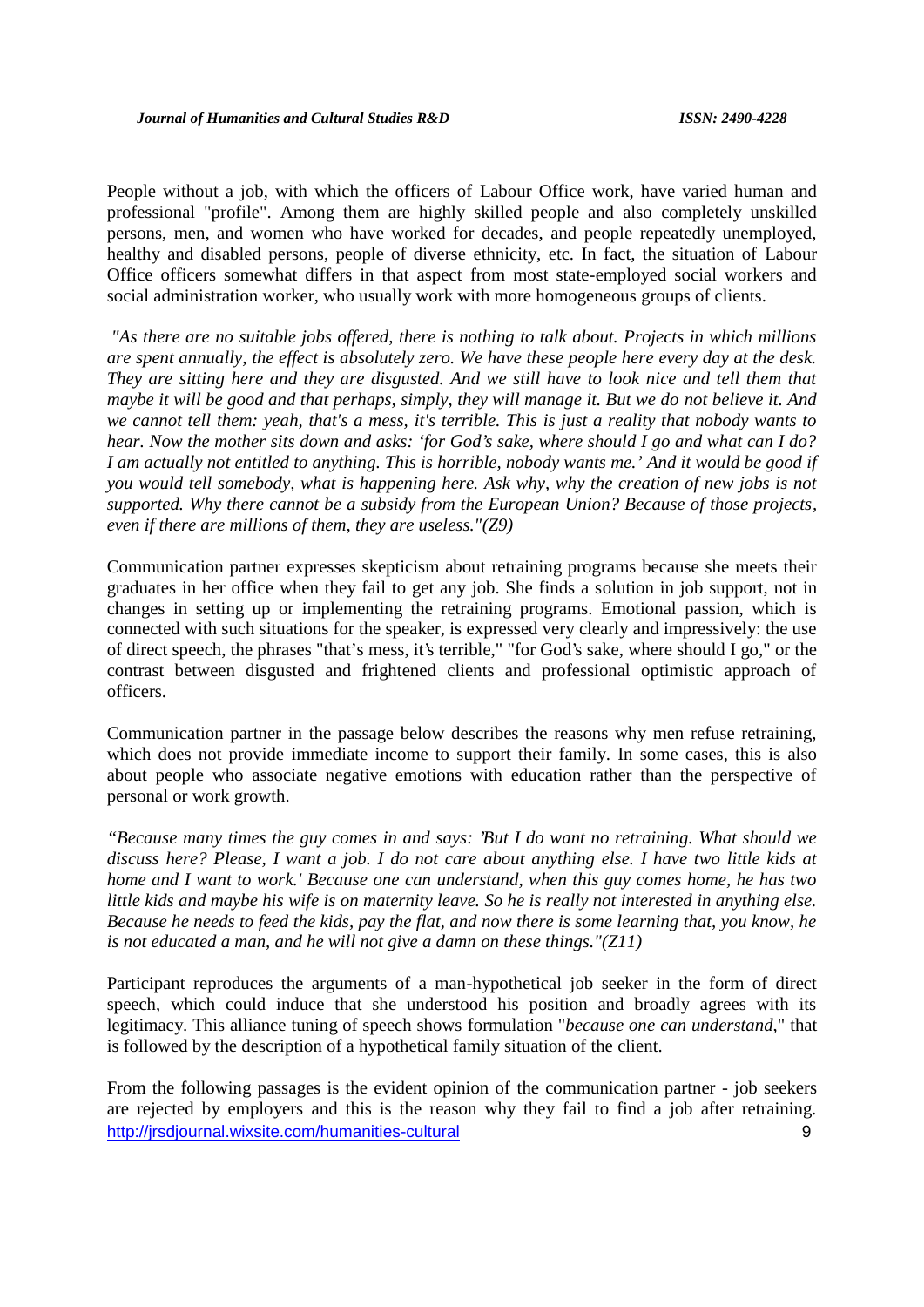Participant accuses employers of rejecting the graduates of retraining. She mentions excuses that hide an effort to get rid of the applicant or discriminatory position. The "blame" for the difficult situation after retraining is not put on clients in this occasion - they can not radically change their situation – the problem lies in employers' approach to them.

*"... But I think it's mainly a matter of employment or available jobs for those who attend courses. You have these employers. They do not want them, to put in bluntly. When a graduate comes to them, they want someone with experience, when a mom comes, they want someone without children, when a woman who has not have children yet comes, they want someone who has already have the kids, like, after maternity leave. They want, um, someone older, but they do not want people over fifty. Yeah, that's every such category, simply.* (Q: They all have some minus.) *"Exactly. So those employers, of course, always have some excuse. I tell this to candidates, they use it to somehow get rid of the person. Yeah, quite simply, employers can always find an argument the, if they want."(Z17)*

Distance from employers indicates obligatory and repeated pronoun "they" and the list of groups that are rejected by them. Negative connotations also induce expression "they use it to somehow get rid of that man," "those employers, of course, always have some excuse," or "they do not want them." Conversely, emotionally tuned word "mom" indicates a positive relationship to this client group. Expressive expression illustrates the significant aspect of allied discourse: applies to groups with which speaker can identify at least partially. We can, therefore, speak about the alliance because of perceived social proximity.

It also seems that officers that expressed understanding for the situation of the clients were in some cases also predisposed to identify weaknesses in the system of work with the unemployed at Labour Offices. They spoke about formal work with clients that lack a deeper conception of how and where unemployed people should be oriented. Creating of new programs is the only simulation of a solution in this situation.

*"But you know what, I use to visit my colleagues, and when I tell that they have just five to ten minutes of time for one client, then what you want to talk about. Add people. What programs do you want to devise? From my perspective, there is no real work with these people. They come and they are asked several questions, ah, well, come back in a month. There is no space to address thing, what are their options and ideas, what they could do and what not, what should be done for it. They are not working with these people."(P15)*

Allied position and discourse associated with it, which, according to my knowledge, in some cases use the communication partners working at labor office, presents a specific solution to the dilemmas which generally face many employees of public institutions of social protection (Lipsky 1969, Lipsky, 1980, They seem to face in the daily work some challenges that they share with their clients. Even they had problems to find a job or keep it; they also know how difficult sometimes is the situation of the unemployed person. Allien discourse expresses – more or less intentionally - a dilemma: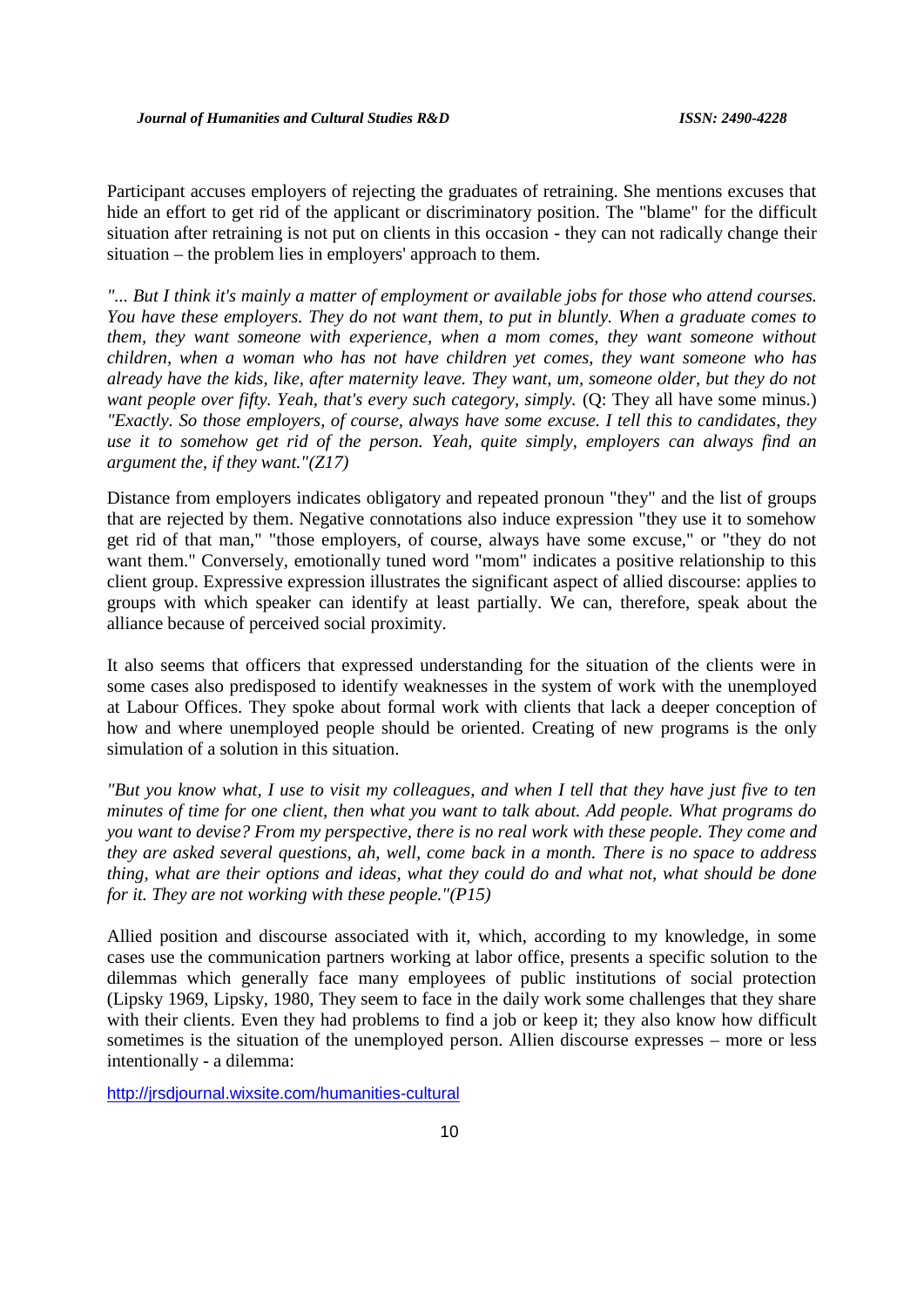a) between the position of a worker who is a part of the state social administration and whose role is, on the one hand, to help, and, on the other hand, to control and possibly punish;

b) and position of a person who in the future may find himself or herself on the other side of the office desk and who sought a job in the past and solved the problems that are associated with such a situation.

## **3. DISCOURSES OF ORDINARY OFFICERS IN LABOUR OFFICES AND THE ISSUES AROUND WHICH THEY DEVELOP**

The analysis of the data shows that the 'big "D" discourse' of the Labour Office officers on the effectiveness of retraining disintegrates into several mutually contradictory partial discourses. According to my findings, there is not a single, coherent discourse in the Foucauldian sense concerning this subject area when it comes to Labour Office line officers. The incidence and nature of these four sub-discourses can be interpreted in the following manner: during the exercise of their work ordinary officers encounter many problems and dilemmas. They address these problems and dilemmas using one of the sub- discourses so that they can legitimize their behavior or integrate various aspects of their work into understandable and acceptable context.

Labour Offices, or more specifically their officers, stand at the intersection of at least three powerful groups of factors that influence their work and a way to which they reflect it. 1) The first group of factors constitutes the institutional position of the labor offices as a part the system of state administration, the legal system that regulates it, administrative, control and sanctioning tasks that labor offices are to perform. To this group belong also specific organizational and variable structures, under which labor offices operate. 2) The second group of factors consists of social and economic conditions that shape the activities of the labor office. Among them are: the amount of financial resources that are available for employment policy programs, available staff capacity (largely depending on funding), the number of unemployed which, depending on the current macroeconomic context, they have to work, and also the structure of employers, including their needs and possibilities to employ. 3) The third, equally important group of factors represent the values, ideology, political opinions and prejudices, which translate to the system and the social environment in which labor offices operate, but also to approach of individual officers to their own work and to clients.

The table shows how specific sub-discourses of Labour Office officers on the effectiveness of retraining relate to issues (difficulties) with which these workers have to deal with their work. Firstly, basic signs of various discourses that are identified, then the ways in which workers understand the effectiveness of retraining within the relevant discourse and, finally, to what prevailing approach to clients the discourse is oriented. Regarding the representation of discourses in the survey data, most occurred expressions can be identified as belonging to bureaucratic and pragmatic discourses, less common was disciplining discourse and more in a few cases the Allies.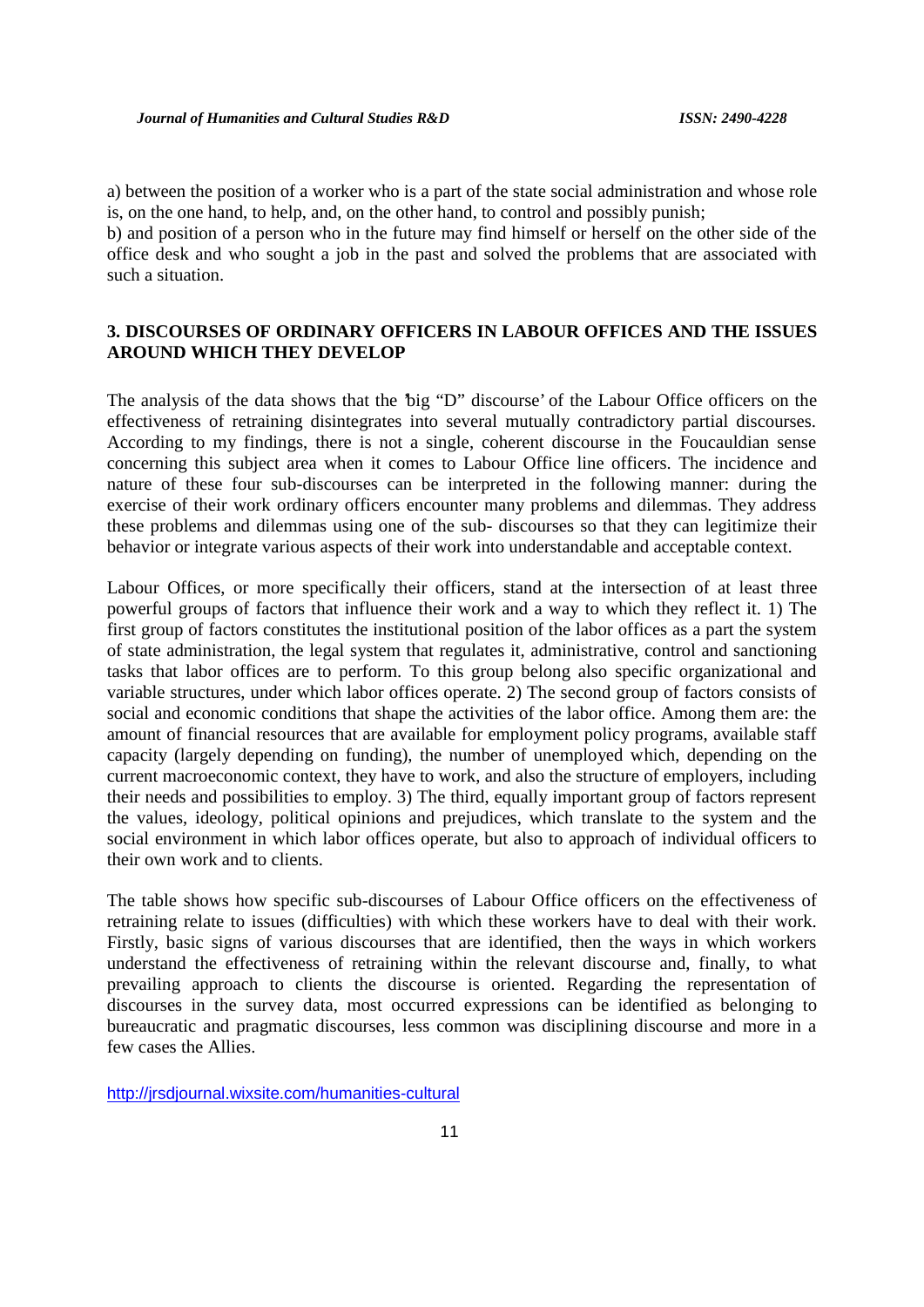| <b>Partial</b><br>discourse | <i>that</i><br><i>Issues</i><br>discourse<br>develops                                                                              | <b>Characteristics</b><br>of discourse                                                          | How to ensure the<br>effectiveness<br>of<br>retraining?                                                                                    | Relationship<br>$\boldsymbol{to}$<br>client groups                            |
|-----------------------------|------------------------------------------------------------------------------------------------------------------------------------|-------------------------------------------------------------------------------------------------|--------------------------------------------------------------------------------------------------------------------------------------------|-------------------------------------------------------------------------------|
| <b>Bureaucratic</b>         | the need of<br>depoliticization,<br>the diversity of<br>clients,<br>the complexity of<br>problems                                  | positive attitude<br>to the system,<br>formalism,<br>alibis,<br>generalizing<br>view on clients | compliance with the<br>standards and<br>procedural rules                                                                                   | categorization<br>according to<br>standards                                   |
| <b>Disciplining</b>         | the uncooperative<br>behavior of<br>clients,<br>responsibility for<br>the functioning of<br>the system,<br>loyalty to<br>authority | critical,<br>blames clients<br>and system<br>setting up,<br>prefers sanctions                   | checking of clients<br>and the<br>implementation of<br>sanctions against<br>their uncooperative<br>behavior, event.<br>changing the system | categorization<br>and selectivity<br>under<br>deservedness<br>and cooperation |
| Pragmatic                   | poorly thought-<br>out and set up<br>system,<br>responsibility for<br>the functioning of<br>the system                             | autonomous,<br>pragmatic,<br>critic                                                             | creating policies and<br>strategies that are not<br>anticipated by<br>standards and<br>regulations                                         | selectivity under<br>effectiveness                                            |
| <b>Allied</b>               | system setting up,<br>need to politize,<br>sharing the<br>problems with<br>clients                                                 | critical towards<br>system and<br>employers,<br>on clients' side,<br>emotional                  | changing the system,<br>allied attitude to<br>clients                                                                                      | alliance,<br>selectivity by<br>solidarity                                     |

*Table: Summary of sub-discourses of retraining effectiveness*

# **4. CONCLUSION**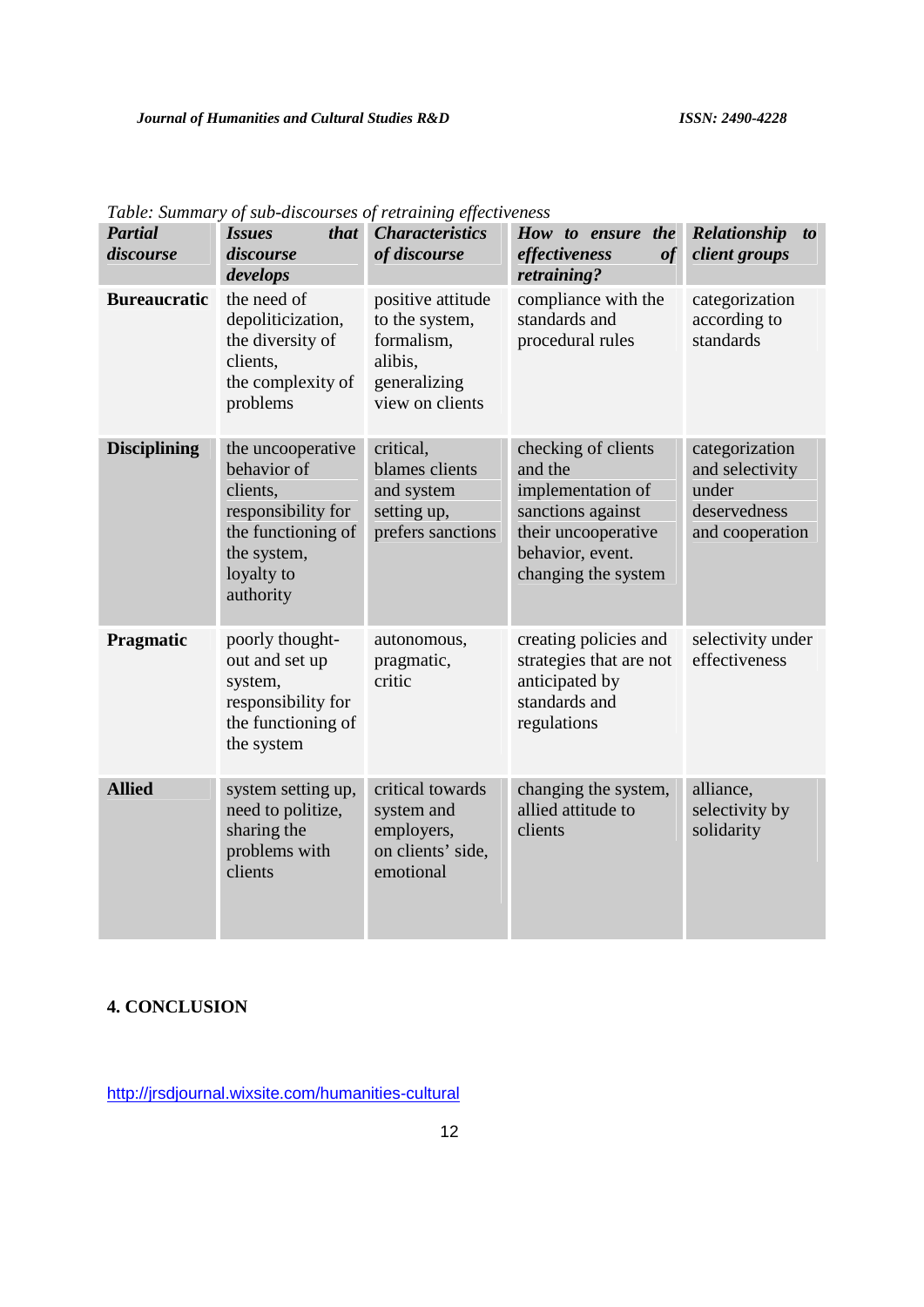The goal of the research, presented in this text, was to explore how officers in Labor Offices in the Ostrava region construct the effectiveness of retraining programs and how these concepts of effectiveness affect their approach to job-seekers.

In order to characterize what constitutes "added" value of chosen methodology and specific analytical methods, I can mention the following five main benefits: (1) Critical approach allows to take into account the way that power, ideological and socio-economic aspects influence the work of ordinary officers in Labor Offices. Discourses that these workers construct relate effectiveness of retraining to their approaches to clients. (2) I could also address some specific conditions of Labor Offices that are partially or totally absent in other studies: the role of disciplining approaches, varied concerns of ordinary officers or the occurrence of an allied approach to clients. (3) The constructionist epistemological perspective allows a deal with the effectiveness of retraining as a social construction which has no "exact" and general definition, but rather that is the result of different interpretations and the impact of the various actors in the construction of meaning. (4) Utilization of discourse analysis and identified discourses in relation to the social construction of effectiveness (or "efficiency") provided an opportunity to capture, how the these discourses direct to different concepts of retraining effectiveness, and how these concepts may affect the work of ordinary officers (e.g. by resorting to procedural approaches or by creating their own "effective" practices), and their work with clients. (5) Utilization of critical discourse analysis enabled me to thematize the sensitive issue of selective access to different groups of clients of labor offices.

The chosen methodology puts, on the other hand, a significant limitation: it's not possible to make a substantial generalization from this research. This research can be conceived as partial and it relates to the situation in the region. But it's acceptable to assume that similar findings could be identified in many Labor Offices across the country. Research and analysis, presented in this paper, can serve as inspiration for the further development of discursive and critical research focused on social policy and social work.

#### **REFERENCES**

Berger, P. L., Luckmann, T. 1991. *The Social Construction of Reality*. London: Penguin Books. Boghossian, P. 2001. What is Social Construction? *Times Literary Supplement*, February 23, 2001, pp. 6–8.

Bourdieu, P. 1989. *Social Space and Symbolic Power.* Sociological Theory 7: 14-25.

Fairclough, N. L. 1989. *Language and Power*. London: Longman.

Fairclough, N. L., Wodak, R. 1997. Critical discourse analysis. Pp. 258-284 In *Discourse Studies*. London: Routledge.

Foucault, M. 1981. The Order of Discourse. In*: Untying the Text. Post-structuralist Reader. London: Routledge.*